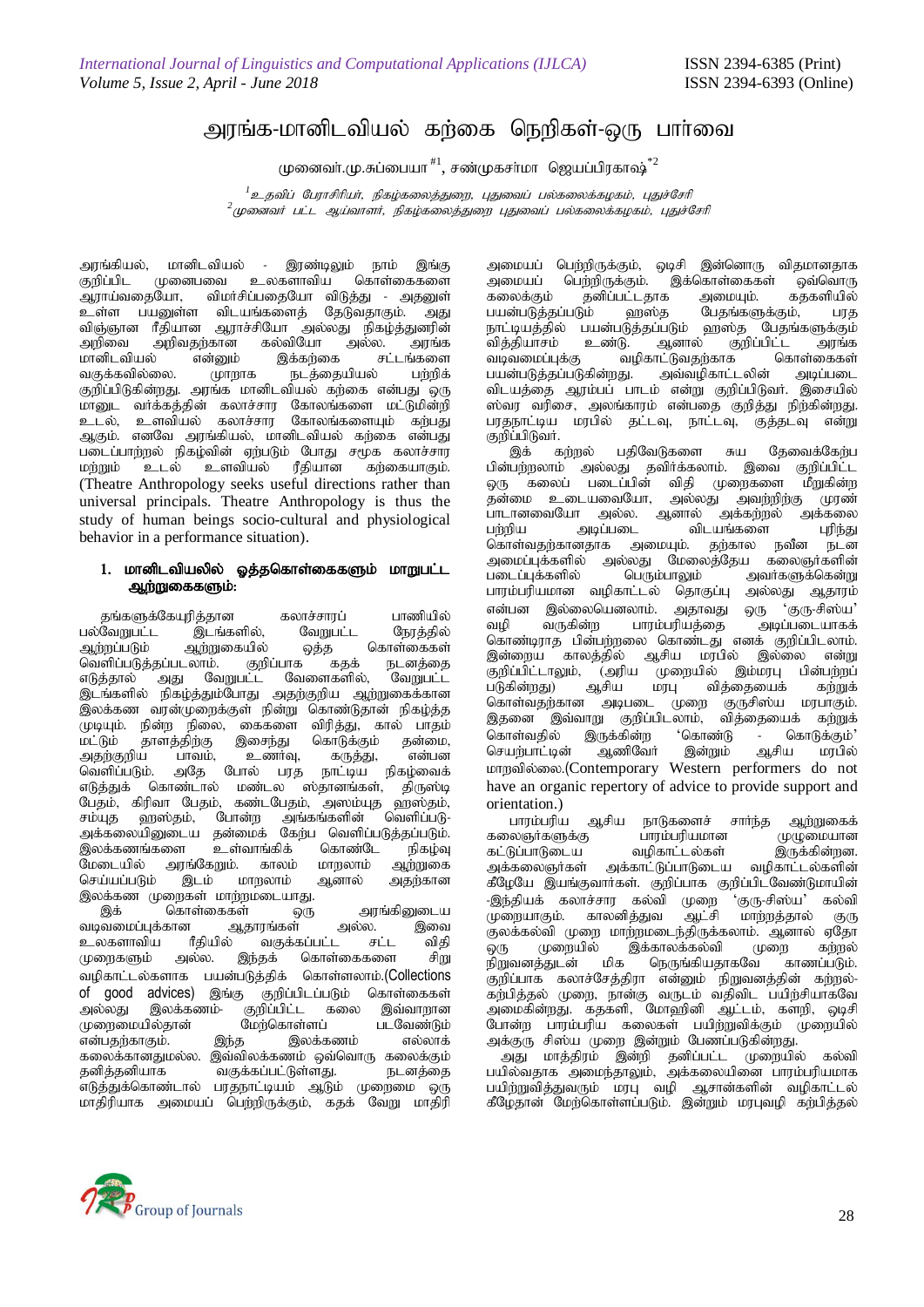முறை கையாளப்பட்டு வருகின்றது. இது இந்திய கலை மரபினை கற்பித்தலிலும் கற்றலிலும் உள்ள சிறப்பம்சம். (Asian performer has a base of organic and well tested absolute advice.)

இத்தகைய காட்டுப்பாடுடைய வழிகாட்டல்களின் கீழே இயங்குபவர்களால் மேலைத்தேய கலைஞர்களைப் போல் "சுதந்திரமாக இருக்கமுடியாது. (சாஸ்த்திர இலக்கணங்களை<br>'தன்னிச்சையாக மாற்ற முடியாது.) பொதுவாக ஆசிய தன்னிச்சையாக மாற்ற முடியாது.) பொதுவாக ஆசிய<br>காலாசார பின்னணிதம் வரையரையைத் தாண்டிச் ,<br>`வரையரையைத் செல்வதற்கான சுகந்திரத் தன்மையில் இருந்து பாதுகாக்கப் படுகின்றது. இதற்கு காரணம் ஆசியக்கலைப் பாரம்பரியம்  $\widetilde{\mathfrak{G}}$ றைதன்மையோடு இணைந்திருப்பது என்று குறிப்பிடலாம். வேறு விதமாக குறிப்பிடுவதாக இருந்தால் மேற்கத்தை கலச்சாரம் கலைகளை மனிதனுடைய திறன் என்று<br>பார்ப்பதோடு அதற்கு கடவுள் தன்மை கற்பிக்க பார்ப்பதோடு அதற்கு கடவுள் தன்மை<br>முன்வரவில்லை. ஆனால் ஆசிய நாட்( நாட்டுக்கலைகள்

்கடவுளுடன் தொடர்புபடுத்தியே கற்பிக்கப்படுகின்றது.<br>ஆசிய நாட்டு கலை பயிற்றுவிக்கும் முறையினை-ஆசிய நாட்டு கலை பயிற்றுவிக்கும்<br>குறிப்பாக இந்தியக் கலைக் கொள் ்கொள்கைகளையும்,<br>பயிற்சி பெற்று மதத்தையும் பின்பற்றுபவர்கள்-கலை பயிற்சி பெற்று நிகழ்த்தும் முறையை 'மார்க்கம்' என்றே குறிப்பிடுவார்கள். .<br>மார்க்கம் என்பது இறைவனை அடையும் வழி. இந்திய<br>கக்குவங்களின் அடிப்டை நாகமே இறைவனை தத்துவங்களின் miltjhFk;. ,iwtid miltjw;fhd khHf;fkhf .<br>கலைகளை கலைஞர்கள் பயன்படுத்துகின்றார்கள். சில சமயம் ஆசிய நாட்டுப் படைப்பாளிகள் மற்றவர்களுடைய<br>படைப்பைப் பார்ப்பதனையும் தவிர்த்துவிடுகின்றார்கள். தவிர்த்துவிடுகின்றார்கள். இதன் மூலம் தம் கலையின் தனித்தூய்மை தனித்  $\overline{g}$ ன்மையான பாணி, கலை உருவாக்கத தன்மை என்பன .<br>பாதுகாக்கப்படும் என்பதே அதன் காரணம்.

.<br>பரத நாட்டியம் என்னும் கலை மரபிலேயே பல்வேறு பாணிகள் உண்டு என்று குறிப்பிடுகின்றனர். தஞ்சாவூர் பாணி, வலுவூர்ப் பாணி, கலாசேத்திரா பாணி, பந்தணை நல்லூர் பாணி என்று குறிப்பிடுகின்றனர். அதேபோல் 'களறி' என்னும் கலைவடிவத்தை எடுத்துக்கொண்டாலும்<br>அகற்கான வைவொரு பாணிமுறைகள் உண்டு. இங்க அதந்கான ஒவ்வொரு பாணிமுறைகள் உண்டு.<br>ஒவ்வொரு கலை வடிவங்களும் பல்வேறு பாஎ ுவ்வொரு கலை வடிவங்களும் பல்வேறு பாணிகளை<br>கொண்டு பயிலப் படுகின்றது. ஒவ்வொரு குருவும் பிலப் படுகின்றது. ஒவ்வொரு குருவும்<br>ஏற்றால் போல் ஒரு பாணியை பின் தங்களுக்கு ஏற்றால் போல் ஒரு பாணியை பின்<br>பற்றுகின்றனர், அதனையே அவர்கள் கற்பித்து ்பற்றுகின்றனர், அதனையே அவர்கள் கற்பித்து<br>வருகின்றனர். தன்னிச்சையாக செயற்படும் தன்மை, வருகின்றனர். தன்னிச்சையாக செயற்படும் தன்மை,<br>குறிப்பிட்ட துறைசார் விதிமுறைகள், பாகுகாப்புப் விதிமுறைகள், பாதுகாப்புப்<br>• ஊளர்வதற்கான வாய்ப்பு-பொறிமுறைகள்-என்பவற்றை உணர்வதற்கான வாய்ப்பு-<br>மற்றய படைப்பை பார்ப்பதனூடாக கங்களுடைய மற்றய படைப்பை பார்ப்பதனூடாக தங்களுடைய<br>தன்மையையும் உணாந்து கொள்ளலாம். கலைஞர்கள் ் உணாந்து கொள்ளலாம். கலைஞர்கள்<br>ங்கள் உணர்ந்து கொள்வதற்கு மற்றைய .<br>தங்களைத் தாங்கள் உணர்ந்து கொள்வதற்கு மற்றைய<br>படைப்பக்களை பார்ப்பது நல்லது. மற்றைய .<br>படைப்புக்களை பார்ப்பது நல்லது.<br>படைப்புக்களில் உள்ள சிறந்த விடயங்கள் உள்ள சிறந்த விடயங்கள் அறிந்து<br>ம். இகானால் கங்களடைய கலைக்க கொள்ள வேண்டும். இதானால் தங்களுடைய கலைக்கு<br>ஏதும் பாதிப்பு ஏற்பட்டுவிடும் என்ற எண்ணம் ஏற்பட்டுவிடும்

பாரம்பரியத்தை கடைப்பிடிப்பவர்களுக்கு இருக்கின்றது.<br>இன்றைய உலகமயமான தன்மையில் கலைகள் , இன்றைய உலகமயமான தன்மையில் கலைகள்<br>எல்லாமே ஜனரஞ்சகத் தன்மையுடன் மேடைக்கு தன்மையுடன் வரவேண்டும் என்ற எண்ணம் பொதுவாகவே எல்லோரிடம் இருக்கின்றது. இந்த ஜனரஞ்சகத்தன்மைக்கு கலைகளை புதிய தன்மையில் படைப்பது என்ற சிந்தனை முன்நிலை பெறுகின்றது. இந்த புதிய தன்மையில் வெளிப்படுத்துதல் என்பது பாரம்பரிய பாணியில் இருந்து விடுபடுவது என்ற அர்த்தத்தில் சிலர் சிந்திக்கின்றனர். அவ்வாறன நிலையில் அது ஒரு புதிய நடன அமைப்பு என்ற தன்மையில் பார்க்கலாம். ஆனால் அதனை குறிப்பிட்ட கலைப் பணி என்ற தன்மையில் பார்க்க முடியாது.

் சிலர் பிற கலை வடிவமைப்புக்களைப் பார்ப்பதில்<br>இருந்து பின்நிற்பதில் மற்றவர்களுடைய சமூக இருந்து பின்நிற்பதில் மற்றவர்களுடைய சமூக<br>கலாச்சாரக்கை அறிவகிலும் பின்நிற்கின்றனர். இதனை ்கலாச்சாரத்தை அறிவதிலும் பின்நிற்கின்றனர்.<br>குறுகிய மனப்பான்மை என்று குறிப்பிடுவதிலு மன்ப்பான்மை என்று குறிப்பிடுவதிலும் தமது கலைக் கட்டுப்பாட்டின் தூய்மையைப் (preservation of the purity of the performance) பாதுகாப்பது ஒன்றே இங்கு<br>நோக்கமாக இருக்கின்றது. இது ஒரு வகை நோக்கமாக இருக்கின்றது. இது ஒரு வகை விழிப்புணர்ச்சியே. அது நிகழ்த்துபவரின் அடிப்படையான மிக மதிப்புள்ள உரிமை அல்லது அவருடைய அரிதான பாணி பாதுகாக்கப் படுகின்றது, என்ற விழிப்புணர்வாகக்<br>குறிப்பிடலாம். அவ்வாறு தான் என்றால் அவர்தன் குறிப்பிடலாம். அவ்வாறு தான் என்றால் அவர்தன் பாணிக்குள் தனிமைப்படுத்தப் படுகின்றார். இருந்தாலும் அதனை அம் மரபினைப் பாதுகாக்கும் ஒரு விழிப்புணர்வு ் என்று தான் நாம் கொள்ள வேண்டும்.<br>அப்படி ஒரு கலைவடிவத்தின்

ஒரு கலைவடிவத்தின் தனித் தூய்மை<br>படா விட்டால் அக்கலையை மாறுபட்ட பாதுகாக்கப்படா விட்டால் அக்கலையை மாறுபட்ட கொள்கைகளின் ஒருமைப்பாட்டு முயற்சியினால் (syncretism)<br>கலப்படமாகிவிடும். அனைக்குட கலை வடிவங்களையும் கலப்படமாகிவி<u>டு</u>ம். தரபுகளையும் இணைத்து நிகழ்த்தும் போது அது நவீன<br>நடன அமைப்பு என்ற ரீதியல் எல்லோராலும் ் என்ற ரீதியல் எல்லோராலும்<br>உள்ளல் அது தனி மரபாகிவிடாது. வரவேற்கப்படலாம். ஆனால் அது தனி மரபாகிவிடாது.<br>இதில் இன்னொரு விடயம். இப்புதிய படைப்பில் இன்னொரு .<br>நிகழ்துபவனின் உடல் அசைவுகள், உடலின் வீச்செல்லை,<br>உடலால் வெளிப்படுத்தப்படும் அனைத்து விகமான வெளிப்படுத்தப்படும் செயற்பாடும் அப்பண்பாட்டு பாரம்பரியங்களில் இருந்துதான் வெளிவந்தது. மரபினை ஆழமாக உள்வாங்கிக்கொண்டு தான் அம்மரபிணை மாற்றத்திற்குள் உட்படுத்த முடியும்.<br>இவ்வாறான செயல் நிலையில் ஒரு மரபு மட்டும்தான் இவ்வாறான செயல் நிலையில் ஒரு மரபு மட்டும்தான் கையாளப்படுவது அல்ல, பல்லவேறுபட்ட மரபு கலக்கப்படுகின்றது. இந்தக் கலப்பு புதிய வடிவமாக வெளிப்படும்.

நவீன முறையில் கலை வடிவத்தினை அமைப்பவர்கள் எந்த கலைமரபுப் பாணியை பின்பற்றுகின்றனர் என்பது முக்கிய விடயம் அல்ல. இங்கு மேலைத்தேச கலை<br>வடிவங்கள் உள்வாலாம். இங்கு முக்கிய விடயம் என்ன இங்கு முக்கிய விடயம் என்ன வென்றால் மேற்கத்திய சிந்தனை மரபை இக்கலை மரபு உள்வாங்கிக் கொண்டதா—அல்லது மேற்கத்தைய சிந்தனை<br>மரபு வலிய வந்து இக்கலை மரபுக்குள் பகுந்து இக்கலை கொண்டதா என்பது முக்கிய விடயம்.இந்த வாதங்களுக்குப்<br>அப்பார்பட்ட விடயம் என்னவென்றால் எவ்வாறான புதிய அப்பாற்பட்ட விடயம் என்னவென்றால் எவ்வாறான புதிய<br>அமைப்பியல் வந்து உட்புகுந்தாலும் நிகழ்த்துனனின் அமைப்பியல் வந்து உட்புகுந்தாலும் நிகழ்த்துனனின்<br>உடலும், உள்ளமும் ஆசிய நாட்டுப் பண்பாட்டுக்குள் .<br>உடலும், உள்ளமும் ஆசிய நாட்டுப்<br>இருந்து வருவதாகும். நவீன ,அமைப்புக்குள்  $\overline{\omega}$ ் $\overline{\omega}$ ; குறிப்பிட்ட நவீன கலைவடிவத்தின் வெளிப்பாட்டினுடைய<br>பயிற்சிகள் மரபுவழிப்பட்டன. பயிற்சிகளே அக்கலை மரபுவழிப்பட்டன. வெளிப்பாட்டின் ஆணிவோாக அமைந்துள்ளது.

, இங்கு உடலால் காட்டப்படுகின்ற மொழி என்பது அதன்<br>பாரம்பரியக்கில் இருந்து விலகாகதாக அமைகின்றது இருந்து விலகாததாக அமைகின்றது. இன்றும் தமது கலைக்குரிய பாணி இது என்று அதனையே பின்பற்றுப்வர்களும் இருக்கின்றனர். இதனால் நாம் ஏனைய<br>கலை வடிவங்களின் அக்கப்பர்வமான விடயங்களினை .<br>「வடிவங்களின் ஆக்கப்பூர்வமான விடயங்களினை அறிய முடியாத, தனிமைப்படுத்தப்பட்ட ஒரு ஆபத்தினை

அனுபவிக்க நேர்கின்றது.<br>அரங்க அனுபவத்தின் றுபவத்தின் அடிப்படைக் கொள்கைகளைக்<br>அவற்றினை சொந்த அனுபவம் மூலம் ்கண்டுபிடித்து அவற்றினை சொந்த அனுபவம் மூலம்<br>மாற்றலாம் அல்லது பயன்படுத்தலாம். இந்த இடத்தில் மாற்றலாம் அல்லது பயன்படுத்தலாம். இந்த இடத்தில்<br>பன்முகத் தன்மையில் நாங்கள் கொள்கையை தன்மையில் ஒன்றிணைக்கும் முயற்சியால் எமது தனித்துவமான நிகழ்வு<br>மொழியில் தடுமாறத் தேவையில்லை. காரணம் ஆசியப் மொழியில் தடுமாறத் தேவையில்லை. காரணம் ஆசியப்<br>பண்பாட்டு மரபு ஒரு குறிப்பிட்ட தன்மையில் கன்மையில் வளர்த்தெடுக்கப்பட்டதாகும்.